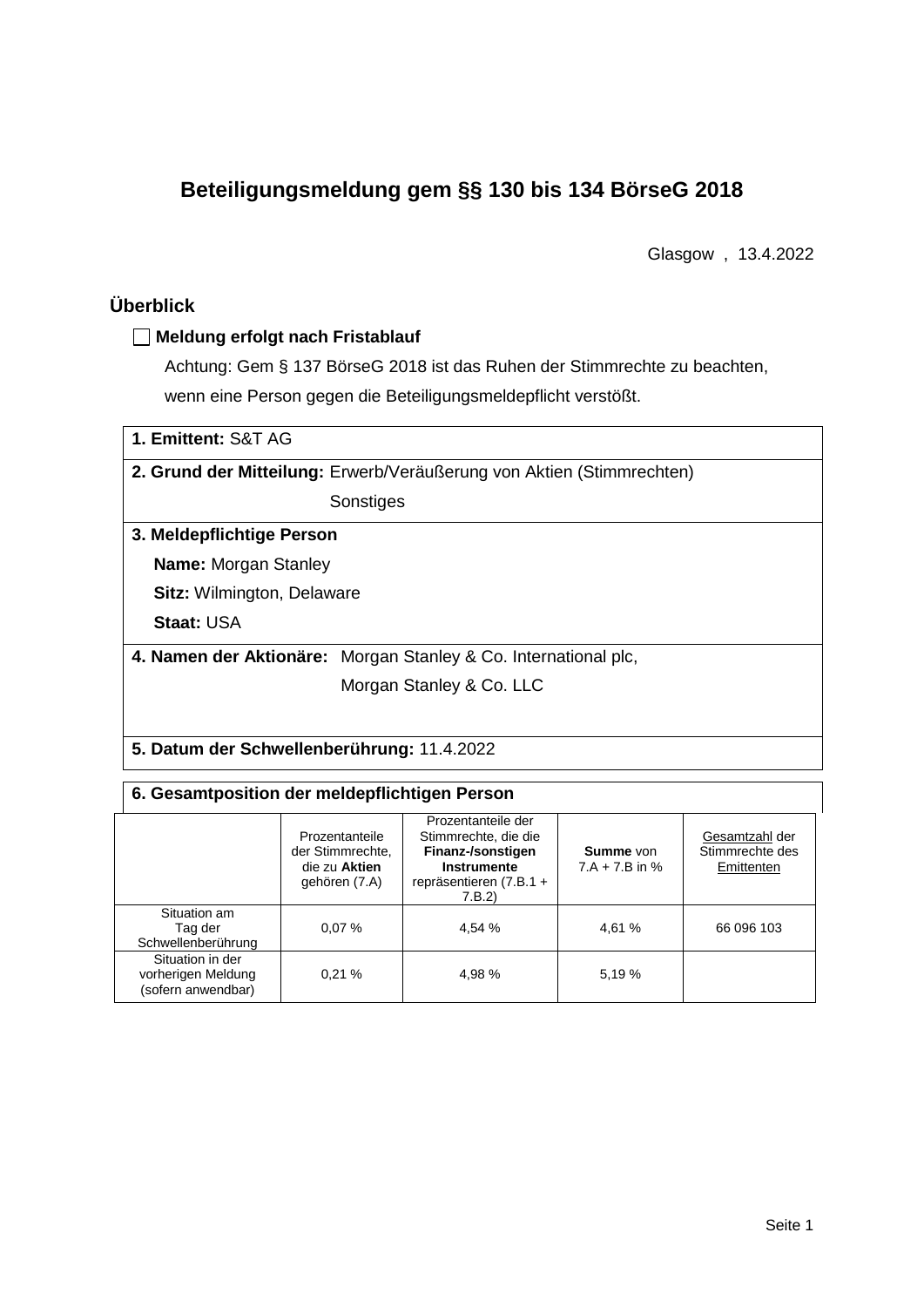## **Details**

### **7. Details über die gehaltenen Instrumente am Tag der Berührung der Schwelle:**

| A: Stimmrechte, die zu Aktien gehören |                                    |                                      |                                           |                                      |  |  |
|---------------------------------------|------------------------------------|--------------------------------------|-------------------------------------------|--------------------------------------|--|--|
|                                       |                                    | Anzahl der Stimmrechte               | Prozentanteil der Stimmrechte             |                                      |  |  |
| <b>ISIN der Aktien</b>                | Direkt<br>$(S$ 130 BörseG<br>2018) | Indirekt<br>$(S$ 133 BörseG<br>2018) | <b>Direkt</b><br>$(S$ 130 BörseG<br>2018) | Indirekt<br>$(S$ 133 BörseG<br>2018) |  |  |
| AT0000A0E9W5                          |                                    | 46 467                               |                                           | 0.07%                                |  |  |
| Subsumme A                            | 46 467                             |                                      |                                           | 0.07%                                |  |  |

| B 1: Finanzinstrumente / sonstige Instrumente gem § 131 Abs 1 Z 1 BörseG 2018                                                                        |             |              |             |       |  |
|------------------------------------------------------------------------------------------------------------------------------------------------------|-------------|--------------|-------------|-------|--|
| Anzahl der Stimmrechte<br>Prozentanteil der<br>die erworben werden<br>Ausübungsfrist<br>Verfalldatum<br>Art des Instruments<br>Stimmrechte<br>können |             |              |             |       |  |
| Right of recall over<br>securities lending<br>agreements                                                                                             | at any time | at any time  | 2 0 59 6 75 | 3.12% |  |
|                                                                                                                                                      |             | Subsumme B.1 | 2 059 675   | 3.12% |  |

| B 2: Finanzinstrumente / sonstige Instrumente gem § 131 Abs 1 Z 2 BörseG 2018 |                                     |                |                                    |                           |                                     |
|-------------------------------------------------------------------------------|-------------------------------------|----------------|------------------------------------|---------------------------|-------------------------------------|
| Art des<br><b>Instruments</b>                                                 | Verfalldatum                        | Ausübungsfrist | Physisches oder<br>Cash Settlement | Anzahl der<br>Stimmrechte | Prozentanteil<br>der<br>Stimmrechte |
| <b>Equity Swap</b>                                                            | From<br>08.12.2022 to<br>28.03.2024 | at any time    | Cash                               | 938 342                   | 1.42 %                              |
|                                                                               |                                     |                | Subsumme B.2                       | 938 342                   | 1,42 %                              |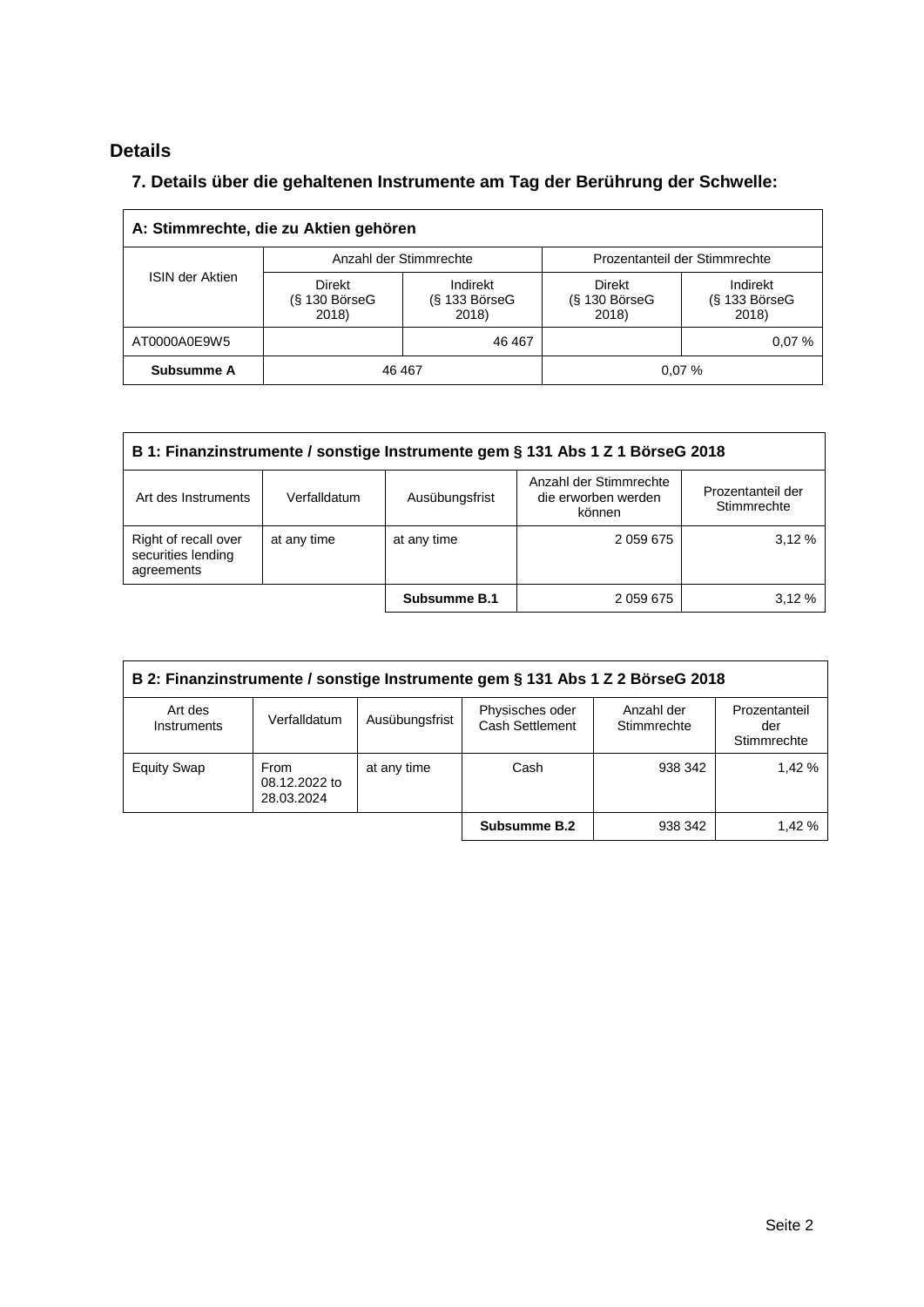#### **8. Information in Bezug auf die meldepflichtige Person:**

Die meldepflichtige Person (Punkt 3) wird nicht von einer natürlichen/juristischen Person kontrolliert und kontrolliert auch keine andere Person, die direkt oder indirekt Instrumente am Emittenten hält.

 $\boxtimes$  Volle Kette der kontrollierten Unternehmen, über die die Stimmrechte und/oder Finanz-/sonstigen Instrumente gehalten werden, beginnend mit der obersten kontrollierenden natürlichen oder juristischen Person:

| Ziffer         | <b>Name</b>                                            | Direkt kontrolliert<br>durch Ziffer | Direkt gehaltene<br>Stimmrechte in<br>Aktien (%) | Direkt gehaltene<br>Finanz-<br>/sonstige<br>Instrumente (%) | <b>Total</b> von beiden<br>$(\% )$ |
|----------------|--------------------------------------------------------|-------------------------------------|--------------------------------------------------|-------------------------------------------------------------|------------------------------------|
| 1              | Morgan Stanley                                         |                                     |                                                  |                                                             |                                    |
| $\overline{c}$ | Morgan Stanley<br>Capital<br>Management,<br><b>LLC</b> |                                     |                                                  |                                                             |                                    |
| 3              | Morgan Stanley<br>Domestic<br>Holdings, Inc.           | $\overline{2}$                      |                                                  |                                                             |                                    |
| $\overline{4}$ | Morgan Stanley<br>& Co. LLC                            | 3                                   | 0,07%                                            | 1,42 %                                                      | 1,49 %                             |
| 5              | Morgan Stanley<br>International<br>Holdings Inc.       | 1                                   |                                                  |                                                             |                                    |
| 6              | Morgan Stanley<br>International<br>Limited             | 5                                   |                                                  |                                                             |                                    |
| 7              | Morgan Stanley<br>Investments<br>(UK)                  | 6                                   |                                                  |                                                             |                                    |
| 8              | Morgan Stanley<br>& Co.<br>International plc           | 7                                   | 0,00%                                            | 3,12%                                                       | 3,12%                              |
|                |                                                        |                                     |                                                  |                                                             |                                    |

#### **9. Im Falle von Stimmrechtsvollmacht**

Datum der Hauptversammlung: -

Stimmrechtsanteil nach der Hauptversammlung: - entspricht - Stimmrechten

#### **10. Sonstige Kommentare:**

The notification was triggered as a result of a combination of a disposal of voting rights and an exercise of a right of recall over securities lending agreements

Glasgow am 13.4.2022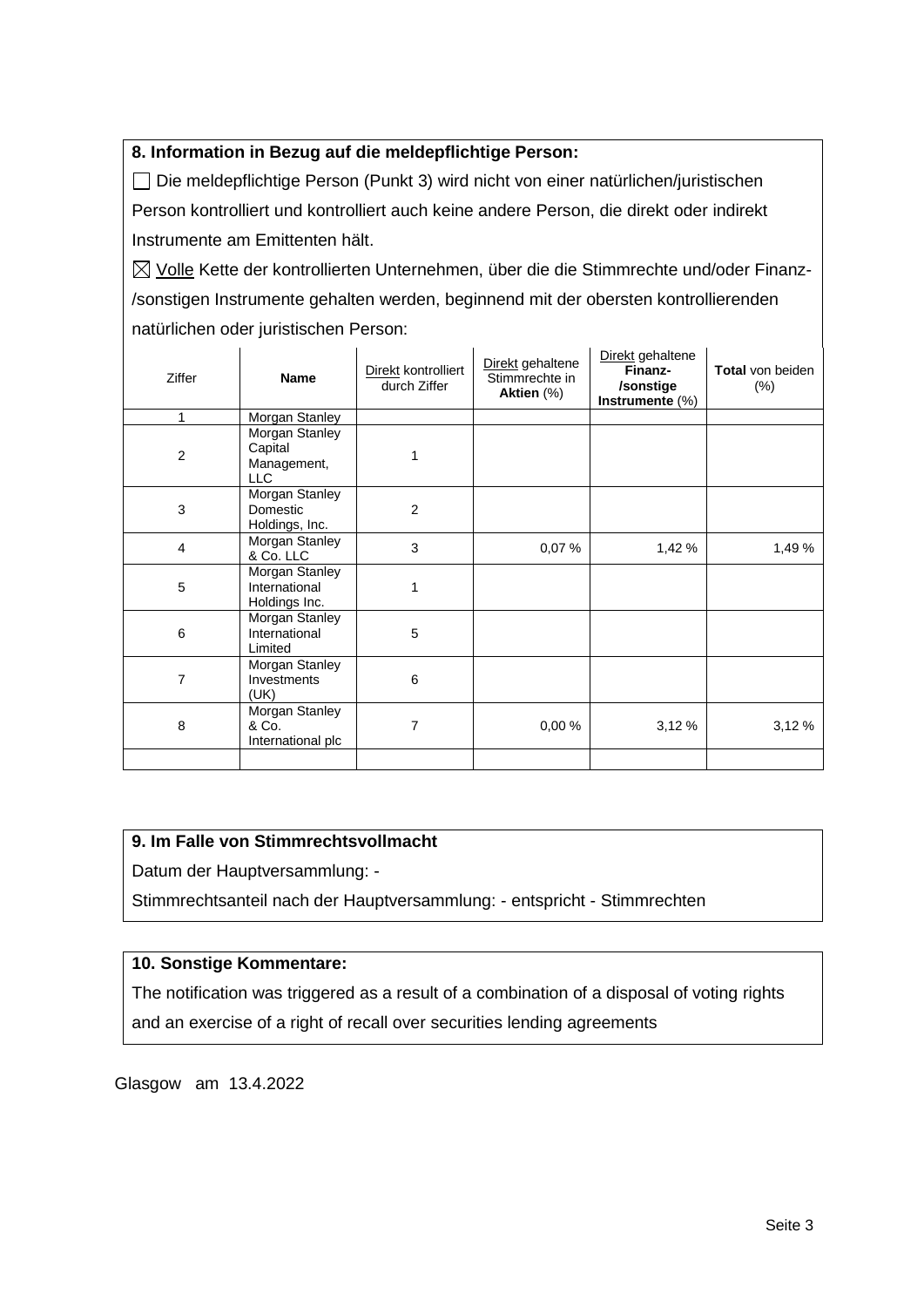# **Major holdings notification pursuant to Sec. 130 to 134 BörseG 2018**

Glasgow , 13.4.2022

#### **Overview**

#### **Notification made after deadline**

Caution: In case of violations of major holdings notification rules, please pay attention to Section 137 BörseG 2018 (Suspension of voting rights)

| 1. Issuer: S&T AG                            |                                                                                 |
|----------------------------------------------|---------------------------------------------------------------------------------|
|                                              | <b>2. Reason for the notification:</b> Acquisition or disposal of voting rights |
|                                              | Other                                                                           |
| 3. Person subject to notification obligation |                                                                                 |
| <b>Name:</b> Morgan Stanley                  |                                                                                 |
| City: Wilmington, Delaware                   |                                                                                 |
| <b>Country: USA</b>                          |                                                                                 |
| 4. Name of shareholder(s):                   | Morgan Stanley & Co. International plc,                                         |
|                                              | Morgan Stanley & Co. LLC                                                        |
|                                              |                                                                                 |
|                                              | Beter and uldeby the those beddenes and as a state of a study of AA ACCO.       |

#### **5. Date on which the threshold was crossed or reached:** 11.4.2022

#### **6. Total positions**

|                                                                                | % of voting rights<br>attached to<br>shares $(7.A)$ | % of voting rights<br>through<br>financial/other<br>instruments $(7.B.1 +$<br>7.B.2) | <b>Total</b> of both in %<br>$(7.A + 7.B)$ | Total number of<br>voting rights of<br>issuer |
|--------------------------------------------------------------------------------|-----------------------------------------------------|--------------------------------------------------------------------------------------|--------------------------------------------|-----------------------------------------------|
| Resulting situation on the<br>date on which threshold<br>was crossed / reached | 0.07%                                               | 4,54 %                                                                               | 4,61 %                                     | 66 096 103                                    |
| Position of previous<br>notification (if applicable)                           | 0.21%                                               | 4,98 %                                                                               | 5.19 %                                     |                                               |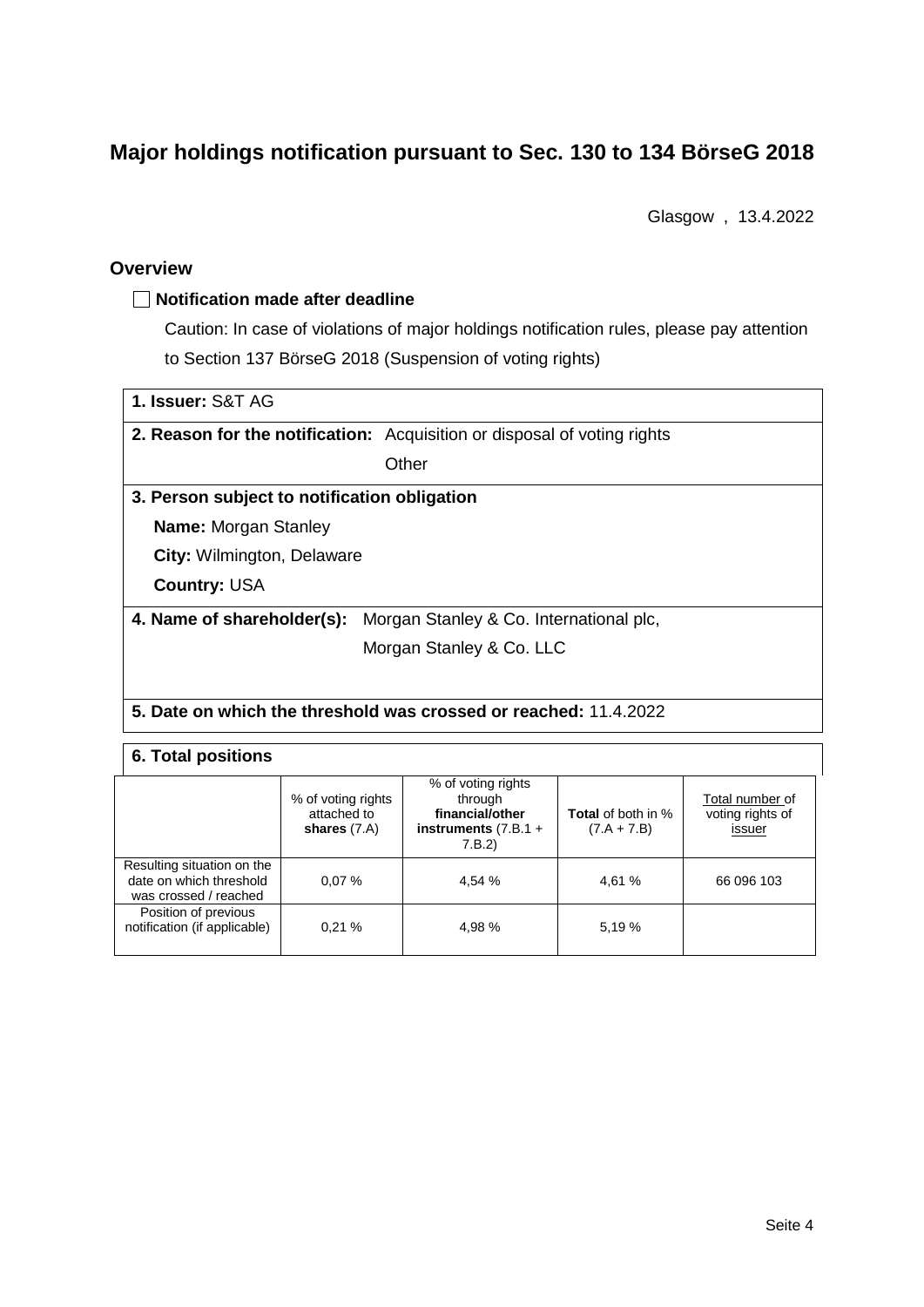## **Details**

### **7. Notified details of the resulting situation:**

| A: Voting rights attached to shares |                                           |                                      |                                    |                                      |  |
|-------------------------------------|-------------------------------------------|--------------------------------------|------------------------------------|--------------------------------------|--|
|                                     |                                           | Number of voting rights              | % of voting rights                 |                                      |  |
| <b>ISIN Code</b>                    | <b>Direct</b><br>(Sec 130 BörseG<br>2018) | Indirect<br>(Sec 133 BörseG<br>2018) | Direct<br>(Sec 130 BörseG<br>2018) | Indirect<br>(Sec 133 BörseG<br>2018) |  |
| AT0000A0E9W5                        |                                           | 46 467                               |                                    | 0.07%                                |  |
| <b>SUBTOTAL A</b>                   | 46 467                                    |                                      |                                    | 0.07%                                |  |

| B 1: Financial / Other Instruments pursuant to Sec. 131 para. 1 No. 1 BörseG 2018 |                        |                     |                                                                                      |                    |  |
|-----------------------------------------------------------------------------------|------------------------|---------------------|--------------------------------------------------------------------------------------|--------------------|--|
| Type of instrument                                                                | <b>Expiration Date</b> | Exercise Period     | Number of voting<br>rights that may be<br>acquired if the<br>instrument is exercised | % of voting rights |  |
| Right of recall over<br>securities lending<br>agreements                          | at any time            | at any time         | 2 059 675                                                                            | 3.12%              |  |
|                                                                                   |                        | <b>SUBTOTAL B.1</b> | 2 059 675                                                                            | 3.12%              |  |

| B 2: Financial / Other Instruments pursuant to Sec. 131 para. 1 No. 2 BörseG 2018                                                                      |                                            |             |                     |         |        |  |
|--------------------------------------------------------------------------------------------------------------------------------------------------------|--------------------------------------------|-------------|---------------------|---------|--------|--|
| Exercise<br>Physical /<br>Expiration<br>Number of<br>% of voting<br>Type of instrument<br>Cash Settlement<br>Period<br>rights<br>voting rights<br>Date |                                            |             |                     |         |        |  |
| <b>Equity Swap</b>                                                                                                                                     | <b>From</b><br>08.12.2022 to<br>28.03.2024 | at any time | Cash                | 938 342 | 1.42%  |  |
|                                                                                                                                                        |                                            |             | <b>SUBTOTAL B.2</b> | 938 342 | 1,42 % |  |